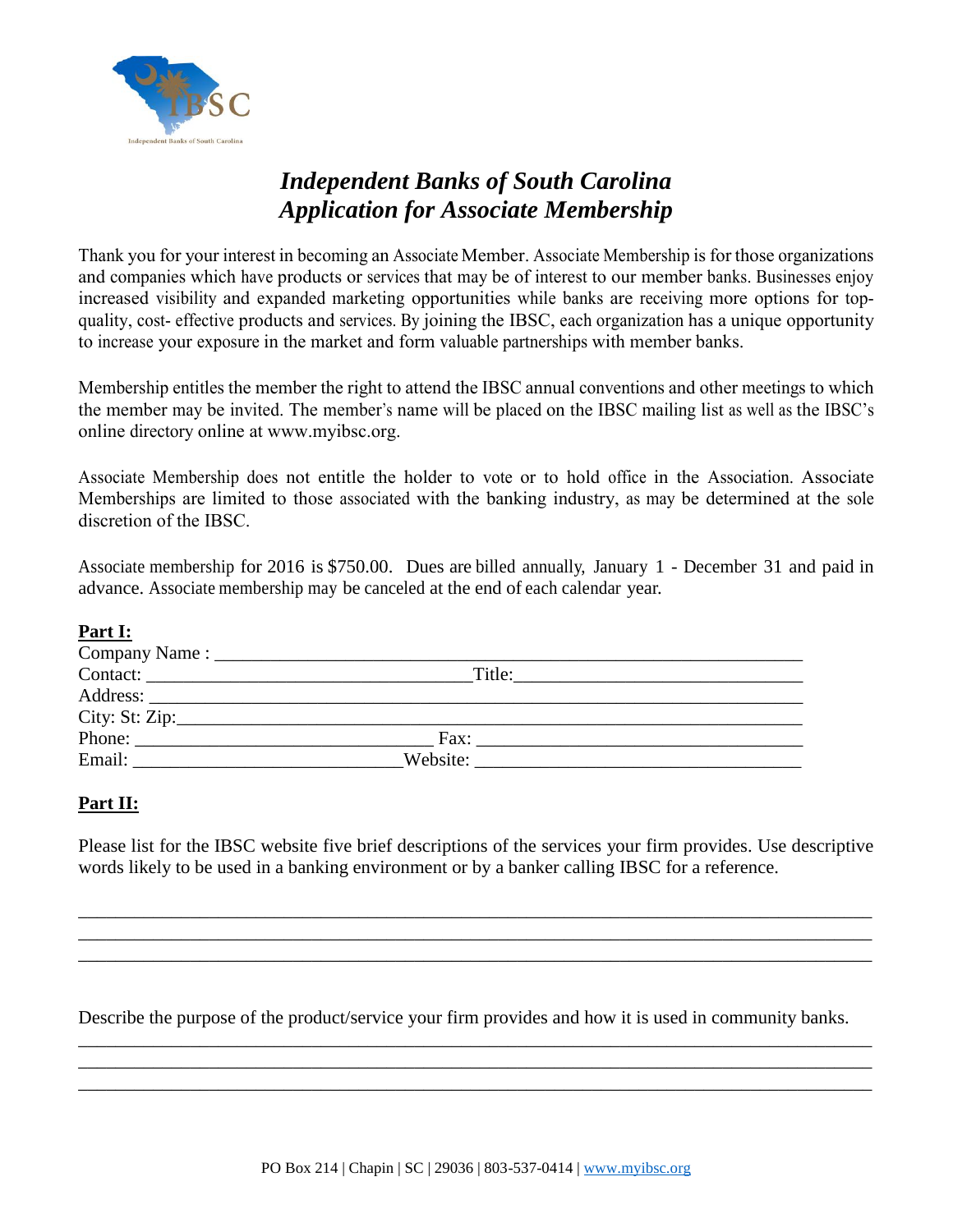

List a few of the features and benefits to community banks that your firm provides.

The IBSC is a valuable source of education for our member banks. Our Associate members are our primary resource in providing this education. Please list a topic or area of expertise your company can provide in an educational forum.

\_\_\_\_\_\_\_\_\_\_\_\_\_\_\_\_\_\_\_\_\_\_\_\_\_\_\_\_\_\_\_\_\_\_\_\_\_\_\_\_\_\_\_\_\_\_\_\_\_\_\_\_\_\_\_\_\_\_\_\_\_\_\_\_\_\_\_\_\_\_\_\_\_\_\_\_\_\_\_\_\_\_\_\_\_ \_\_\_\_\_\_\_\_\_\_\_\_\_\_\_\_\_\_\_\_\_\_\_\_\_\_\_\_\_\_\_\_\_\_\_\_\_\_\_\_\_\_\_\_\_\_\_\_\_\_\_\_\_\_\_\_\_\_\_\_\_\_\_\_\_\_\_\_\_\_\_\_\_\_\_\_\_\_\_\_\_\_\_\_\_ \_\_\_\_\_\_\_\_\_\_\_\_\_\_\_\_\_\_\_\_\_\_\_\_\_\_\_\_\_\_\_\_\_\_\_\_\_\_\_\_\_\_\_\_\_\_\_\_\_\_\_\_\_\_\_\_\_\_\_\_\_\_\_\_\_\_\_\_\_\_\_\_\_\_\_\_\_\_\_\_\_\_\_\_\_

\_\_\_\_\_\_\_\_\_\_\_\_\_\_\_\_\_\_\_\_\_\_\_\_\_\_\_\_\_\_\_\_\_\_\_\_\_\_\_\_\_\_\_\_\_\_\_\_\_\_\_\_\_\_\_\_\_\_\_\_\_\_\_\_\_\_\_\_\_\_\_\_\_\_\_\_\_\_\_\_\_\_\_\_\_ \_\_\_\_\_\_\_\_\_\_\_\_\_\_\_\_\_\_\_\_\_\_\_\_\_\_\_\_\_\_\_\_\_\_\_\_\_\_\_\_\_\_\_\_\_\_\_\_\_\_\_\_\_\_\_\_\_\_\_\_\_\_\_\_\_\_\_\_\_\_\_\_\_\_\_\_\_\_\_\_\_\_\_\_\_ \_\_\_\_\_\_\_\_\_\_\_\_\_\_\_\_\_\_\_\_\_\_\_\_\_\_\_\_\_\_\_\_\_\_\_\_\_\_\_\_\_\_\_\_\_\_\_\_\_\_\_\_\_\_\_\_\_\_\_\_\_\_\_\_\_\_\_\_\_\_\_\_\_\_\_\_\_\_\_\_\_\_\_\_\_

#### **Part III**:

Is your firm a subsidiary or affiliate of a multi-bank holding company?

How did you find out about the IBSC? If you were referred by someone, please give us the company/bank name:

\_\_\_\_\_\_\_\_\_\_\_\_\_\_\_\_\_\_\_\_\_\_\_\_\_\_\_\_\_\_\_\_\_\_\_\_\_\_\_\_\_\_\_\_\_\_\_\_\_\_\_\_\_\_\_\_\_\_\_\_\_\_\_\_\_\_\_\_\_\_\_\_\_\_\_\_\_\_\_\_\_\_\_\_\_

 $\mathcal{L}_\mathcal{L} = \{ \mathcal{L}_\mathcal{L} = \{ \mathcal{L}_\mathcal{L} = \{ \mathcal{L}_\mathcal{L} = \{ \mathcal{L}_\mathcal{L} = \{ \mathcal{L}_\mathcal{L} = \{ \mathcal{L}_\mathcal{L} = \{ \mathcal{L}_\mathcal{L} = \{ \mathcal{L}_\mathcal{L} = \{ \mathcal{L}_\mathcal{L} = \{ \mathcal{L}_\mathcal{L} = \{ \mathcal{L}_\mathcal{L} = \{ \mathcal{L}_\mathcal{L} = \{ \mathcal{L}_\mathcal{L} = \{ \mathcal{L}_\mathcal{$  $\mathcal{L}_\mathcal{L} = \{ \mathcal{L}_1, \mathcal{L}_2, \ldots, \mathcal{L}_N, \mathcal{L}_N, \mathcal{L}_N, \mathcal{L}_N, \mathcal{L}_N, \mathcal{L}_N, \mathcal{L}_N, \mathcal{L}_N, \mathcal{L}_N, \mathcal{L}_N, \mathcal{L}_N, \mathcal{L}_N, \mathcal{L}_N, \mathcal{L}_N, \mathcal{L}_N, \mathcal{L}_N, \mathcal{L}_N, \mathcal{L}_N, \mathcal{L}_N, \mathcal{L}_N, \mathcal{L}_N, \mathcal{L}_N, \mathcal{L}_N, \$ 

Please list the community banks in South Carolina with which you have done business within the last year.

\_\_\_\_\_\_\_\_\_\_\_\_\_\_\_\_\_\_\_\_\_\_\_\_\_\_\_\_\_\_\_\_\_\_\_\_\_\_\_\_\_\_\_\_\_\_\_\_\_\_\_\_\_\_\_\_\_\_\_\_\_\_\_\_\_\_\_\_\_\_\_\_\_\_\_\_\_\_\_\_\_\_\_\_\_ \_\_\_\_\_\_\_\_\_\_\_\_\_\_\_\_\_\_\_\_\_\_\_\_\_\_\_\_\_\_\_\_\_\_\_\_\_\_\_\_\_\_\_\_\_\_\_\_\_\_\_\_\_\_\_\_\_\_\_\_\_\_\_\_\_\_\_\_\_\_\_\_\_\_\_\_\_\_\_\_\_\_\_\_\_

The Independent Banks of South Carolina maintains an online directory of our current members with a description of the product or services they provide. Please assist us in providing accurate and up-to-date information by enclosing with your application a brief paragraph overview of your company (to appear in the online directory). Please e-mail a web ready version of your logo to [ttaylor@myibsc.org](mailto:ttaylor@myibsc.org) for use in the online directory.

\_\_\_\_\_\_\_\_\_\_\_\_\_\_\_\_\_\_\_\_\_\_\_\_\_\_\_\_\_\_\_\_\_\_\_\_\_\_\_\_\_\_\_\_\_\_\_\_\_\_\_\_\_\_\_\_\_\_\_\_\_\_\_\_\_\_\_\_\_\_\_\_\_\_\_\_\_\_\_\_\_\_\_\_\_ \_\_\_\_\_\_\_\_\_\_\_\_\_\_\_\_\_\_\_\_\_\_\_\_\_\_\_\_\_\_\_\_\_\_\_\_\_\_\_\_\_\_\_\_\_\_\_\_\_\_\_\_\_\_\_\_\_\_\_\_\_\_\_\_\_\_\_\_\_\_\_\_\_\_\_\_\_\_\_\_\_\_\_\_\_ \_\_\_\_\_\_\_\_\_\_\_\_\_\_\_\_\_\_\_\_\_\_\_\_\_\_\_\_\_\_\_\_\_\_\_\_\_\_\_\_\_\_\_\_\_\_\_\_\_\_\_\_\_\_\_\_\_\_\_\_\_\_\_\_\_\_\_\_\_\_\_\_\_\_\_\_\_\_\_\_\_\_\_\_\_